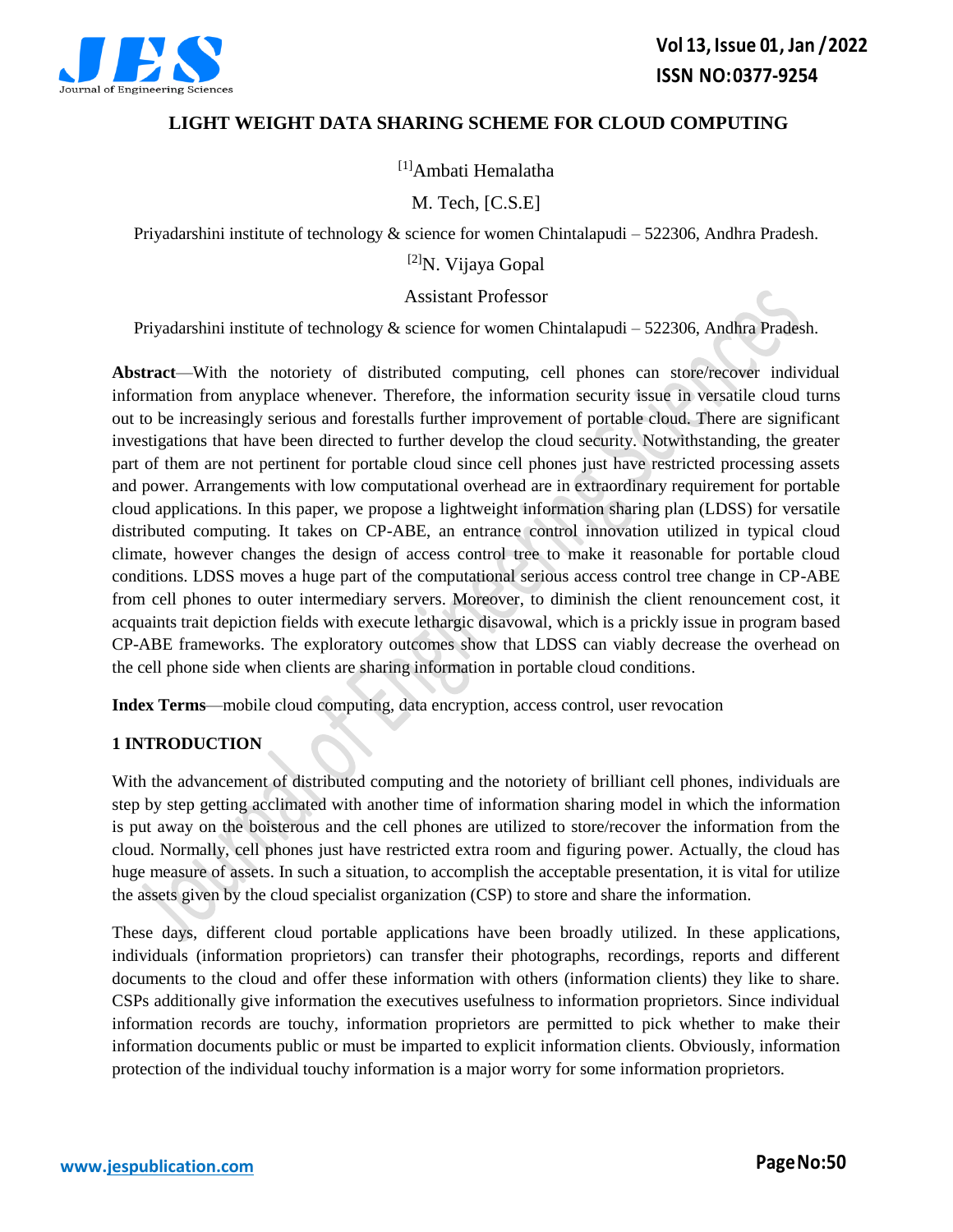

# **Vol 13, Issue 01, Jan /2022 ISSN NO:0377-9254**

The cutting edge honor the board/access control components given by the CSP are either not adequate or not extremely helpful. They can't meet every one of the necessities of information proprietors. To start with, when individuals transfer their information records onto the cloud, they are avoiding the information where is with regards to their control, and the CSP might keep an eye on client information for its business advantages as well as different reasons. Second, individuals need to send secret key to every information client to impart the scrambled information to specific clients, which is exceptionally lumbering. To improve on the honor the board, the information proprietor can isolate information clients into various gatherings and send secret phrase to the gatherings which they need to share the information. Be that as it may, this methodology requires fine-grained admittance control. In the two cases, secret word the executives is a major issue.

Clearly, to take care of the above issues, individual delicate information ought to be scrambled before transferred onto the cloud with the goal that the information is secure against the CSP. Nonetheless, the information encryption brings new issues. Instructions to give proficient access control system on ciphertext unscrambling so just the approved clients can get to the plaintext information is testing. What's more, framework should offer information proprietors compelling client honor the executives ability, so they can allow/deny information access honors effectively on the information clients. There have been significant explores on the issue of information access command over ciphertext. In these investigates, they have the accompanying normal presumptions. To start with, the CSP is viewed as genuine and inquisitive. Second, every one of the touchy information are encoded before transferred to the Cloud. Third, client approval on specific information is accomplished through encryption/unscrambling key dissemination. As a rule, we can isolate these methodologies into four classifications: straightforward ciphertext access control, progressive access control, access control dependent on completely homomorphic encryption [1][2] and access control dependent on trait based encryption (ABE). This large number of recommendations are intended for non-versatile cloud climate. They burn-through enormous measure of capacity and calculation assets, which are not accessible for cell phones. As per the trial results in [26], the essential ABE tasks take significantly longer time on cell phones than PC or work stations. It is somewhere quite a bit longer to execute on an advanced mobile phone than a (PC). This implies that an encryption activity which requires one moment on a PC will take about thirty minutes to complete on a cell phone. Moreover, current arrangements don't take care of the client honor change issue well indeed. Such an activity could bring about extremely high disavowal cost. This isn't pertinent for cell phones also. Obviously, there could be no legitimate arrangement which can adequately tackle the protected information sharing issue in versatile cloud. As the versatile cloud turns out to be increasingly famous, giving a proficient secure information sharing instrument in portable cloud is in critical need.

To resolve this issue, in this paper, we propose a Lightweight Data Sharing Scheme (LDSS) for versatile distributed computing climate. The fundamental commitments of LDSS are as per the following:

(1) We plan a calculation called LDSS-CP-ABE dependent on Attribute-Based Encryption (ABE) technique to offer productive access command over ciphertext.

(2) We use intermediary servers for encryption and unscrambling tasks. In our methodology, computational concentrated tasks in ABE are directed on intermediary servers, which extraordinarily decrease the computational overhead on customer side cell phones. In the mean time, in LDSS-CP-ABE, to keep up with information security, a rendition property is additionally added to the entrance structure.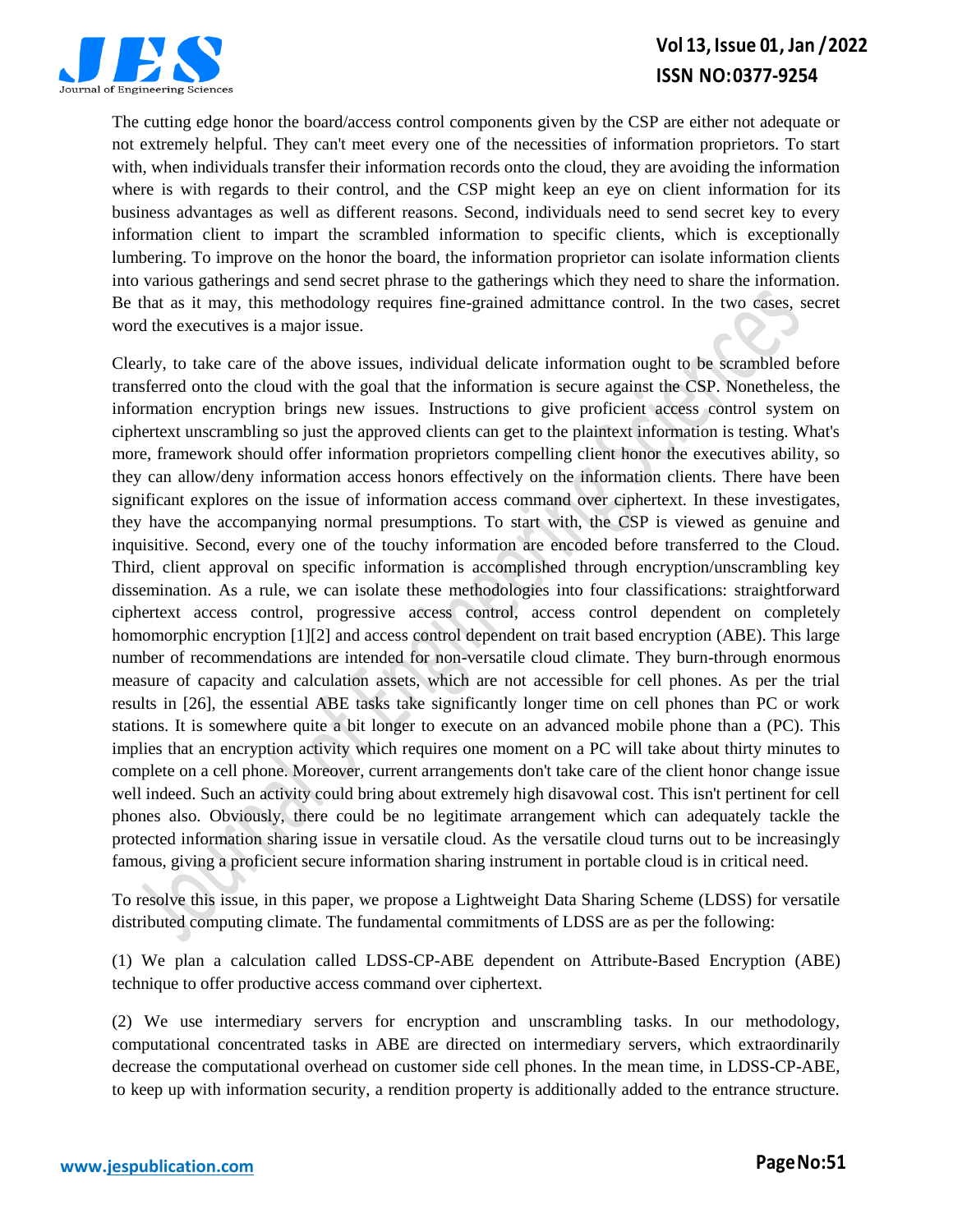

The decoding key organization is adjusted with the goal that it very well may be shipped off the intermediary servers in a protected manner.

(3) We present sluggish re-encryption and depiction field of qualities to lessen the denial overhead when managing the client repudiation issue.

(4) Finally, we carry out an information sharing model structure dependent on LDSS. The trials show that LDSS can significantly lessen the overhead on the customer side, which just presents a negligible extra expense on theserver side. Such a methodology is gainful to execute a practical information sharing security plot on cell phones.

The outcomes likewise show that LDSS has better execution contrasted with the current ABE based admittance control plans over ciphertext.

# **2. OUR PROPOSED MECHANISM**

We propose LDSS, a system of lightweight information sharing plan in versatile cloud (see Fig. 1). It has the accompanying six parts.

(1) Data Owner (DO): DO transfers information to the versatile cloud and offer it with companions. DO decides the entrance control strategies.

(2) Data User (DU): DU recovers information from the versatile cloud.

(3) Trust Authority (TA): TA is liable for producing and disseminating property keys.

(4) Encryption Service Provider (ESP): ESP gives information encryption tasks to DO.

(5) Decryption Service Provider (DSP): DSP gives information decoding tasks to DU.

(6) Cloud Service Provider (CSP): CSP stores the information for DO. It reliably executes the tasks mentioned by DO, while it might look over information that DO has put away in the cloud.

As displayed in Fig. 1, a DO sends information to the cloud. Since the cloud isn't tenable, information must be encoded before it is transferred. The DO characterizes access control strategy as access control tree (allude to Definition 2 in Section 3.2) on information records to appoint which credits a DU ought to get to get to a specific information document. In LDSS, information records are completely encoded with the symmetric encryption instrument, and the symmetric key for information encryption is additionally scrambled utilizing property based encryption (ABE). The entrance control strategy is inserted in the ciphertext of the symmetric key. Just a DU who gets quality keys that fulfill the entrance control strategy can decode the ciphertext and recover the symmetric key. As the encryption and unscrambling are both computationally concentrated, they present significant weight for portable clients. To mitigate the overhead on the customer side cell phones, encryption specialist organization (ESP) and unscrambling specialist organization (DSP) are utilized. Both the encryption specialist co-op and the unscrambling specialist organization are additionally semi-trusted. We change the customary CP-ABE calculation and plan a LDSS-CP-ABE calculation to guarantee the information security while reappropriating computational errands to ESP and DSP.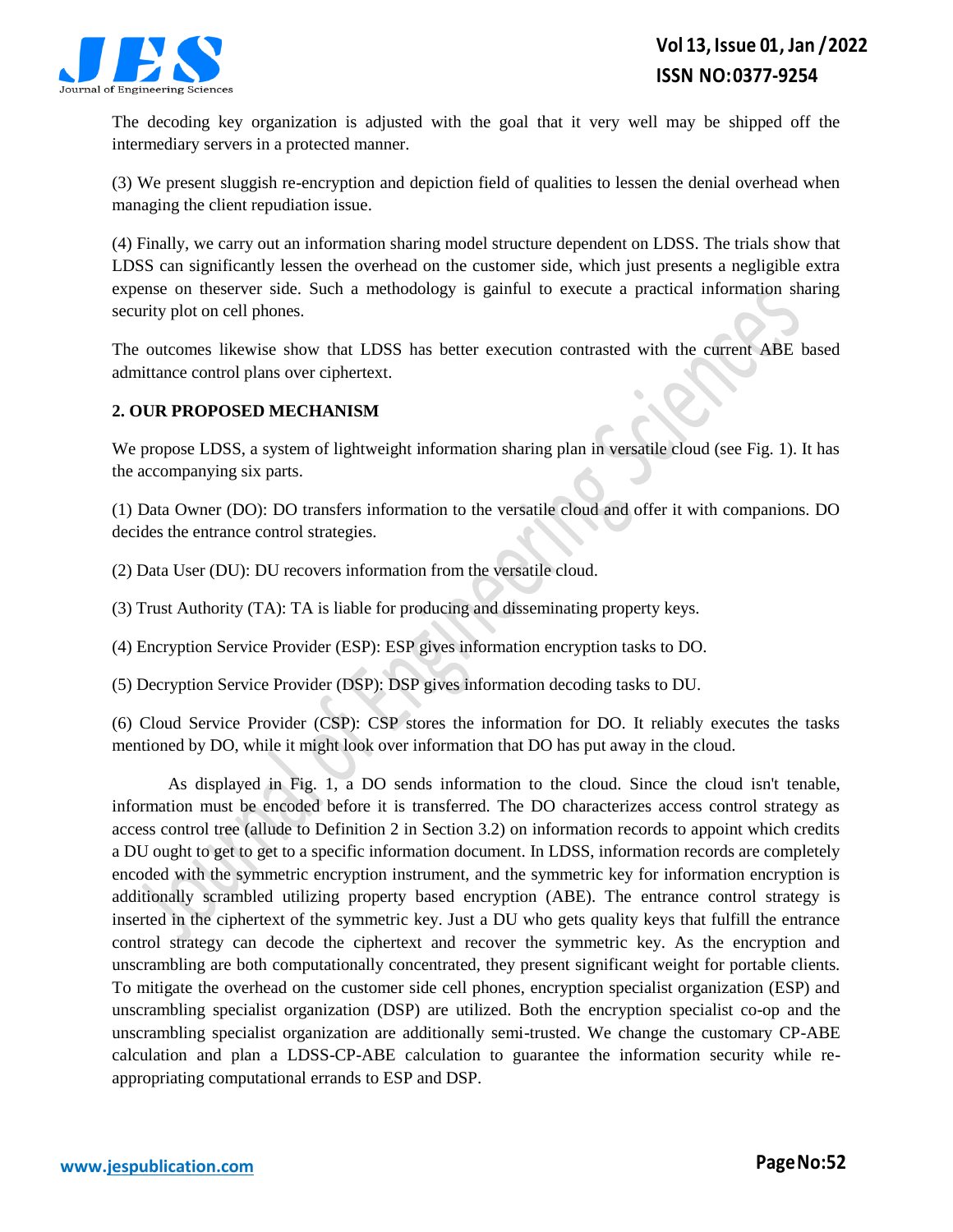

# **Vol 13, Issue 01, Jan /2022 ISSN NO:0377-9254**



Fig. 1. A lightweight data-sharing scheme (LDSS) framework.

## **2.1 LDSS-CP-ABE Algorithm**

To better illustrate LDSS-CP-ABE algorithm, we first define the following terms.

### **Definition 1: Attribute**

An attribute defines the access privilege for a certain data file. Attributes are assigned to data users by data owners. A data user can have multiple attributes corresponding to multiple data files. A data owner can define a set of attributes for its data files. The data accesses are managed by access control policy specified by data owners.

Let  $A = \{A1, A2, A3, ..., An\}$  be the set of attributes for a data owner. Each data user u also has a set of attributes Au, which is a non-empty subset of A, namely Au  $\Box$  {A1, A2, A3, ..., An}.

For example, assume A is {relatives, colleagues,classmates, friends, teachers, peers, Hubei, Beijing, Shanghai, degree of intimacy}. A data user's subset Au could be {friend, Hubei, degree of intimacy=3}. The access control policy for a data file M could be: ((friends and degree of intimacy  $> 1$  and Hubei) or ( relatives and peers )), which means a data user cannot access M unless these conditions are met.

### **Definition 2: Access Control Tree**

Access control tree is the specific expression of access control policies, in which the leaf nodes are attributes, and non-leaf nodes are relational operators such as and, or, n of m threshold. Each node in an access control tree represents a secret, and the secret of a top node can be split into multiple secrets by secret sharing scheme and distribute to lower level nodes. Correspondingly, if we know the secrets of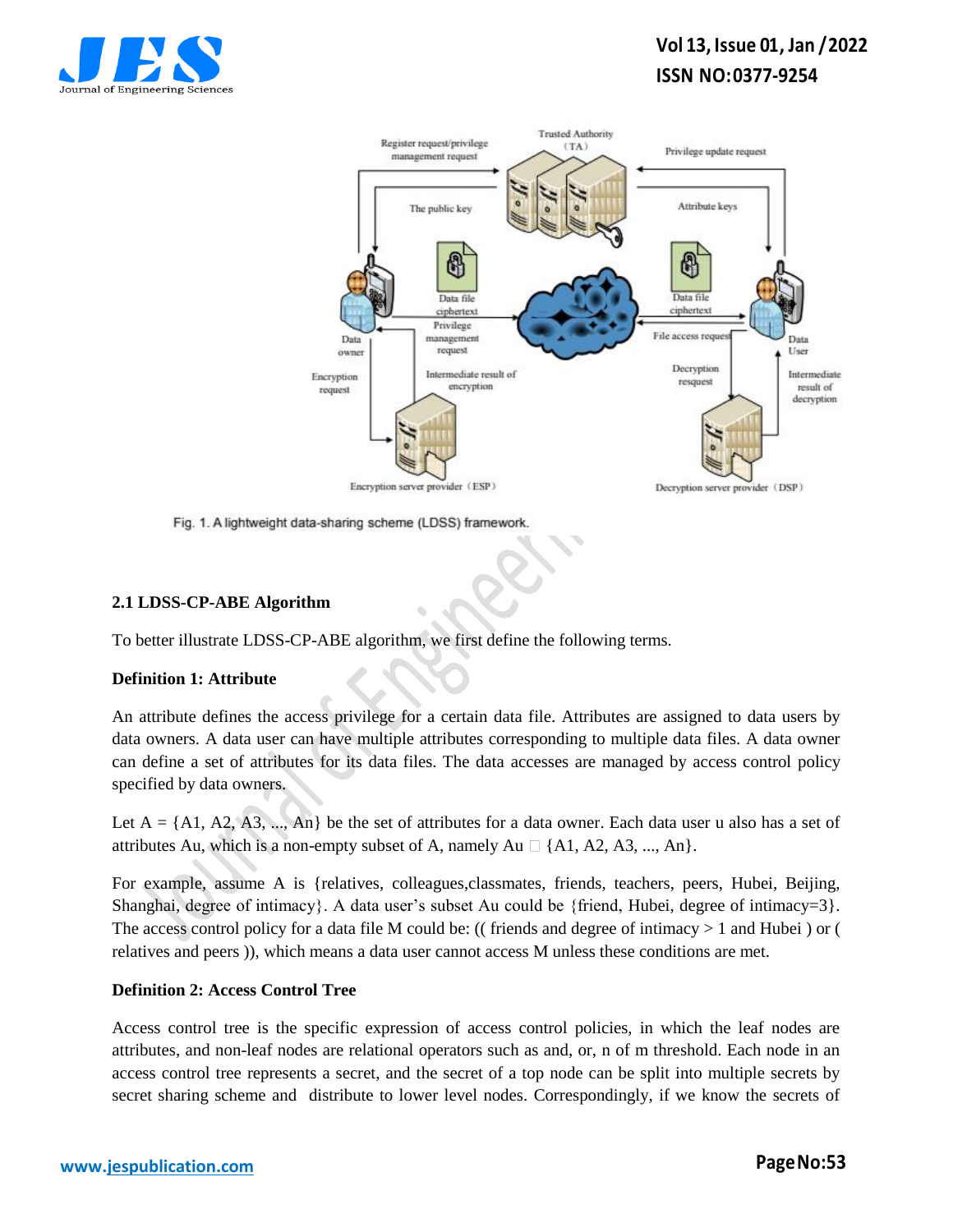

leaf nodes, we can deduce the secret of non-leaf nodes by calculating recursively from bottom to top. Fig. 2 shows the access control tree for the example described in Definition 1.

Definition 3: Version Attribute.



Fig. 2. The access control tree.

Version attribute is introduced in LDSS-CP-ABE algorithm to ensure security. It is an addition to the original access control tree, forming a new root node of and. We have the following definitions. T: The new access tree with version attributes.

S: The secret related to the root of T.

Ta, Ra, Sa: Ta is the initial access control tree and the left subtree of T. Ra is the root of Ta. Sa is the secret related to Ra.

Tv, Rv, Sv: Tv is the right subtree of T and contains only one node, which represents the version attribute Rv. Sv is the secret related to Rv.

Both Sa and Sv are derived from S based on the secret sharing scheme.



Fig. 3. The access control tree with version attributes.

control tree with version attributes is shown in Fig. 3.

LDSS-CP-ABE algorithm is designed using above definitions. It includes four sub-functions:

**Setup(A, V):** Generate the master key MK, the public key PK based on attribute set A of the Data Owner and the version attribute V .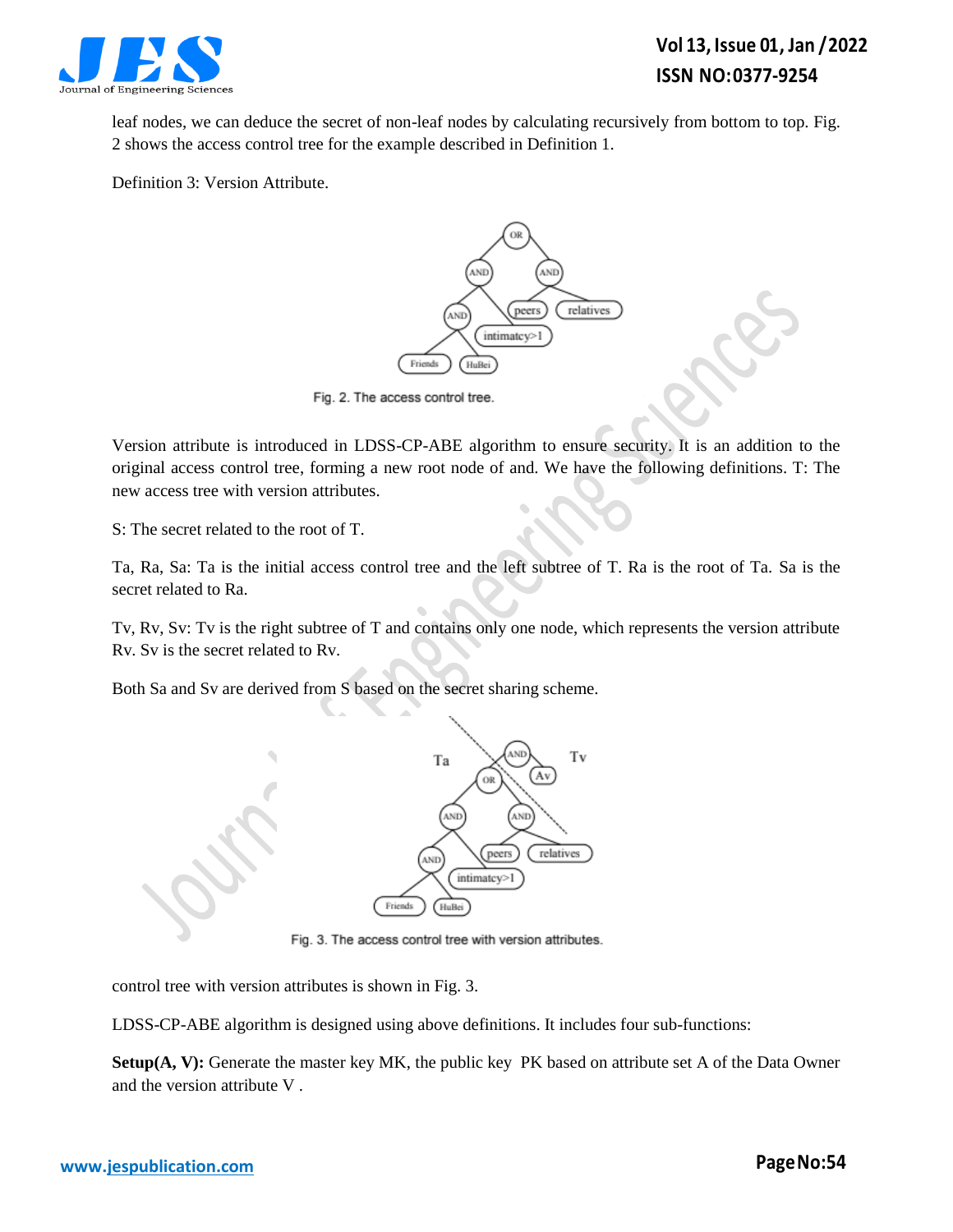

**KeyGen(Au, MK):** Generate attribute keys SKu for a data user U based on his attribute set Au and the master key MK.

**Encryption(K, PK, T):** Generate the ciphertext CT based on the symmetric key K, public key PK and access control tree T .

**Decryption(CT,T,SKu):** Decrypt the ciphertext CT using the access control tree T and the attribute keys SKu .

We clarify these capacities explicitly beneath. To start with, work Setup() is called by the confided in outsider (TA) to produce the expert key and the public key. The expert key is utilized to create property keys and the public key is utilized to encode information documents. The course of this capacity is given in Function 1.

| Function 1: Setup()                                                           |
|-------------------------------------------------------------------------------|
| INPUT: The attribute set $A$ , the version attribute $V$ .                    |
| OUTPUT: The master key MK, the public key PK.                                 |
| 1. Construct a p-order bilinear group $G_0$ of generator g                    |
| and a bilinear mapping $e: G_0 * G_0 = G_1$ .                                 |
| 2. Randomly choose $a, b \in Z_p$ and calculate                               |
| $g^b$ , $e(g,g)^a$ .                                                          |
| 3. For each attribute a in <i>A</i> , randomly choose $t_i \in Z_p$ ,         |
| and calculate $X_i = g^{i_k}$ .                                               |
| 4. For V, randomly choose $t_v \in Z_p$ , and calculate                       |
| $X_v = g^{l_v}$ .                                                             |
| 5. Return the master key MK and the public key PK,                            |
| Wherein MK={a,b}, PK={ $G_0$ , $g$ , $g^b$ , $e(g,g)^a$ , $\{X_i\}_{i=1}^k$ , |
| $X_{\nu}$ .                                                                   |

Second, function KeyGen() is used to generate attribute keys for users, as shown in Function 2.

| Function 2: KeyGen()                                                              |
|-----------------------------------------------------------------------------------|
| INPUT: The attribute set $A_u$ , the master key $MK={a,b}$ .                      |
| OUTPUT: Attribute keys associated with Au.                                        |
| 1. Randomly choose a parameter $r \in Z_p$ , and                                  |
| calculate $SK_r = g^{(a+r)/b}$ .                                                  |
| 2. For each attribute $a_i$ in $A_u$ , randomly choose                            |
| $r_i \in Z_p$ , and calculate $SK_a = \{g^{r_i}, g^r \cdot X_i^{r_i}\}_{i=1}^J$ . |
| 3. For <i>V</i> , randomly choose $r_v \in Z_p$ , and calculate                   |
| $SK_{v} = \{g^{r_v}, g^{r} \cdot X_{v}^{r_v}\}\.$                                 |
| 4. Return $SK_u = \{SK_r, SK_a, SK_v\}$ .                                         |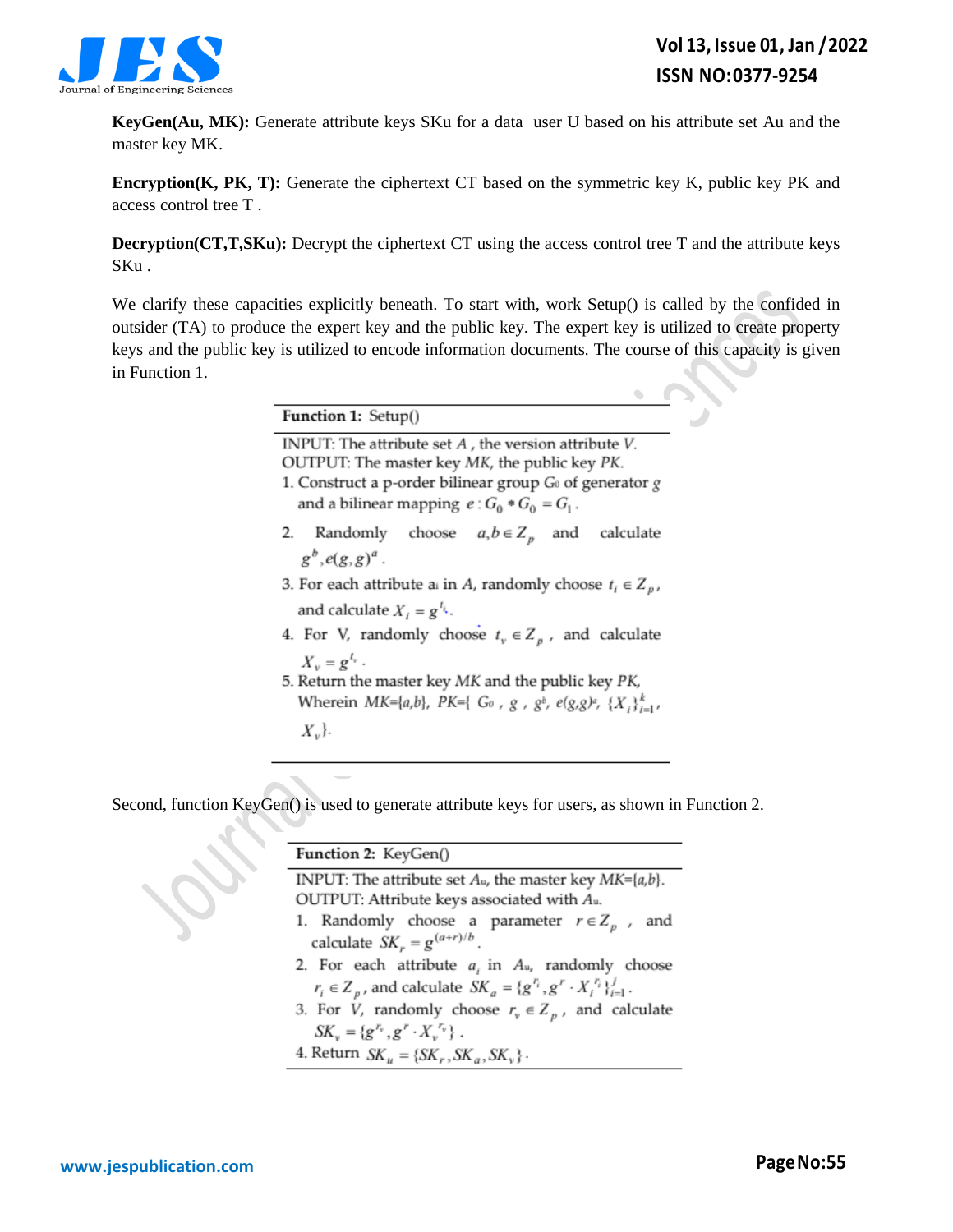

#### Function 3: Encryption()

INPUT: The symmetric key K, public key PK, access control tree  $T$  (including the left subtree  $T_a$ , right subtree  $T_v$ , and left subtree has  $num$  leaf nodes). OUTPUT: The ciphertext CT.

- 1. Randomly choose  $S \in Z_p$  as the secret of *T*, and calculate  $CT_k = \{g^{bs}, K \cdot e(g, g)^{as}\}.$
- 2. Get the value of the two children (namely  $S_a$ ,  $S_v$ ) of the root node according to the access control tree.
- 3. Calculate  $CT_v = \{ g^{S_v}, g^r \cdot X_v^{S_v} \}.$
- 4. Return CT={ $CT_k$ , CT<sub>a</sub>, CT<sub>v</sub> }.

#### Function 4: Decryption()

INPUT: Ciphertext CT, the access control tree  $T$ (including the left subtree  $T_a$ , right subtree  $T_v$ , and left subtree has num leaf nodes), SK<sub>u</sub> (attribute keys of user U).

OUTPUT: The plaintext of K.

- 1. Randomly choose t, and get SKu'={ SK<sub>r</sub>'= SK<sub>r</sub><sup>t</sup>, SK<sub>a</sub>,  $SK_{v}$ .
- 2. For every leaf node  $z$  of  $T_a$ , calculate DecryptLeaf( $CT_a$ ,  $SK_u$ ', z) =  $e(g, g)q_z(0)$ .
- 3. For the leaf node in right subtree, calculate DecryptLeaf(CT<sub>v</sub>, SK<sub>u</sub>', V) =  $e(g, g)q_v(0)$ .
- 4. Let  $CT_k-1 = g^{bs}$ ,  $CT_k-2 = K \cdot e(g, g)^{as}$ , calculate K  $CTk - 2$  $CTk - 2$  $e(CT_k-1, SK_r')$ <sup>T</sup>/Fx  $e(CT_k-1, SK_r')$ <sup>T</sup>/e(g, g)<sup>TS</sup>

### **3. IMPLEMENTATION**

LDSS scheme is designed for data sharing in mobile cloud. The whole process of LDSS includes system initialization, file sharing, user authorization, and file access operations. It also has to support attribute revocation and file update operations.

### **System Initialization**

In system initialization, Function 1 is executed. The specific process is described as follows.

(1) When the data owner (DO) registers on TA, TA runs the algorithm Setup() to generate a public key PK and a master key MK. PK is sent to DO while MK is kept on TA itself.

(2) DO defines its own attribute set and assigns attributes to its contacts. All these information will be sent to TA and the cloud.

(3) TA and the cloud receive the information and store it.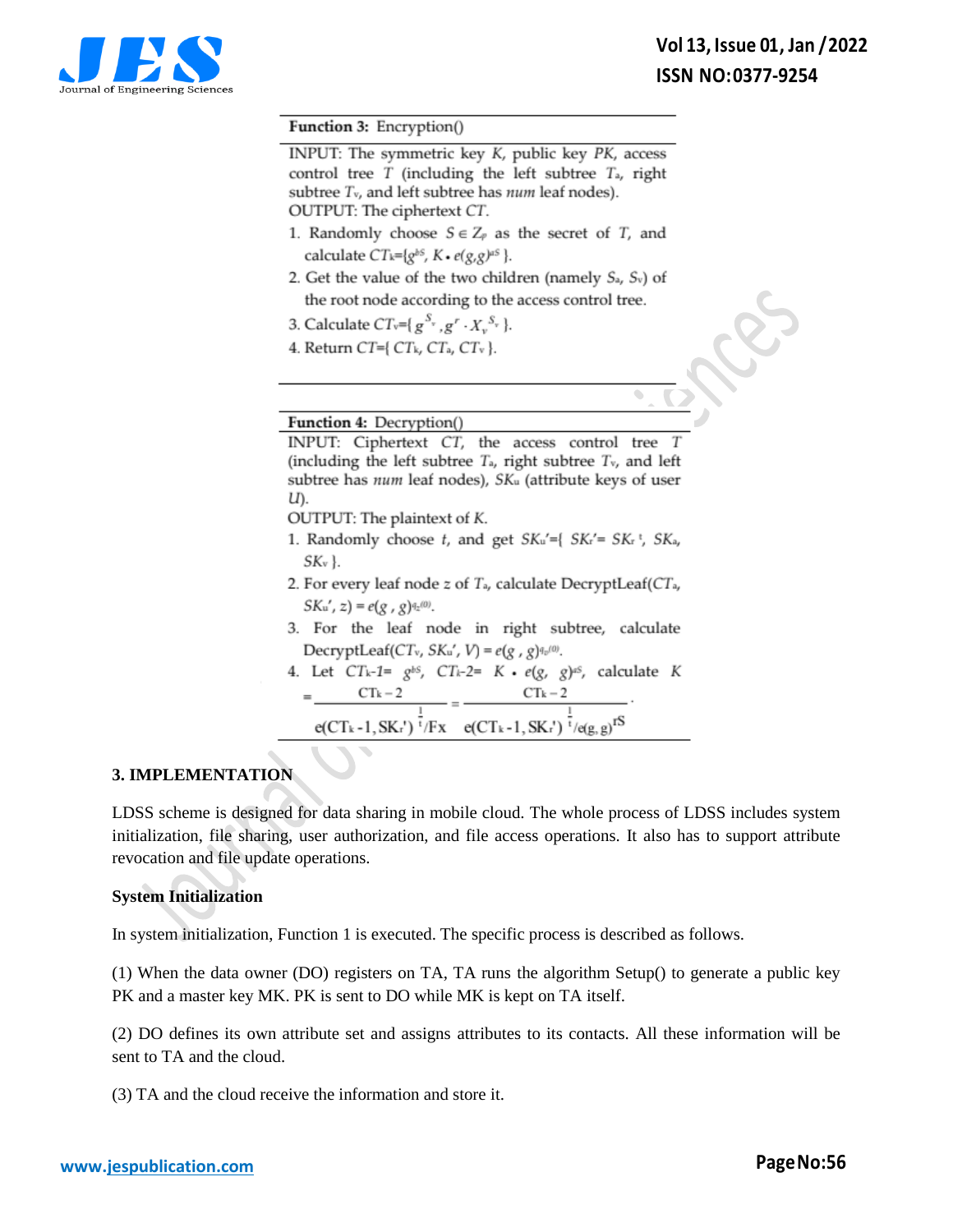

#### **File Sharing**

The process of file sharing uses Function 3 to encrypt data files. The specific process is described as follows.

(1) DO selects a file M which is to be uploaded and encrypts it using a symmetric cryptographic mechanism (such as AES, 3DES algorithm) with a symmetric key K, generating ciphertext C.

(2) DO assigns access control policy for M and encrypts

K with the assistance of ESP using Function 3, generating the ciphertext of K (CT). (3) DO uploads C, CT and access control policy to the cloud.

### **User Authorization**

The course of client approval executes Function 2 to produce trait keys for information clients. The particular cycle is portrayed as follows.

(1) DU logins onto the framework and sends, an approval solicitation to TA. The approval demand incorporates quality keys (SK) which DU as of now has.

(2) TA acknowledges the approval solicitation and checks whether DU has signed on previously. Assuming the client hasn't signed on previously, go to step (3) , in any case go to step (4).

(3) TA calls Function 2 to create trait keys (SK) for DU.

(4) TA looks at the characteristic portrayal field in the quality key with the property depiction field put away in information base. Assuming they are not match, go to step (5), in any case go to step (6).

(5) For each conflicting piece in portrayal field, assuming it is 1 on information client's side and 0 on TA's side, it demonstrates that DU's property has been repudiated, then, at that point, TA doesn't does anything on this piece. Assuming it is switched situation, it demonstrates that DU has been relegated with another characteristic, then, at that point, TA produces the comparing quality key for DU.

(6) TA checks the variant of each quality key of DU. Assuming that it's not something similar with the current adaptation, then, at that point, TA refreshes the relating characteristic key for DU. In the phase of client approval, TA refreshes characteristic keys for DU as indicated by the quality depiction field, which is put away with SK. It portrays which credits DU has and their relating forms. TA likewise keeps quality depiction field of DU in data set. At the point when DO changes the trait of DU, the characteristic portrayal field on the TA side is additionally refreshed. In this way, when DU logins on the framework, the characteristic depiction field on itself might be not the same as that of TA. TA needs to refresh the trait keys for DU as indicated by the characteristic depiction field comparably portrayed previously.

#### **Access Files**

At the point when DU solicitations to get to a specific information document, Function 4 is utilized to unscramble information. The particular cycle is portrayed as follows:

(1) DU sends a solicitation for information to the cloud.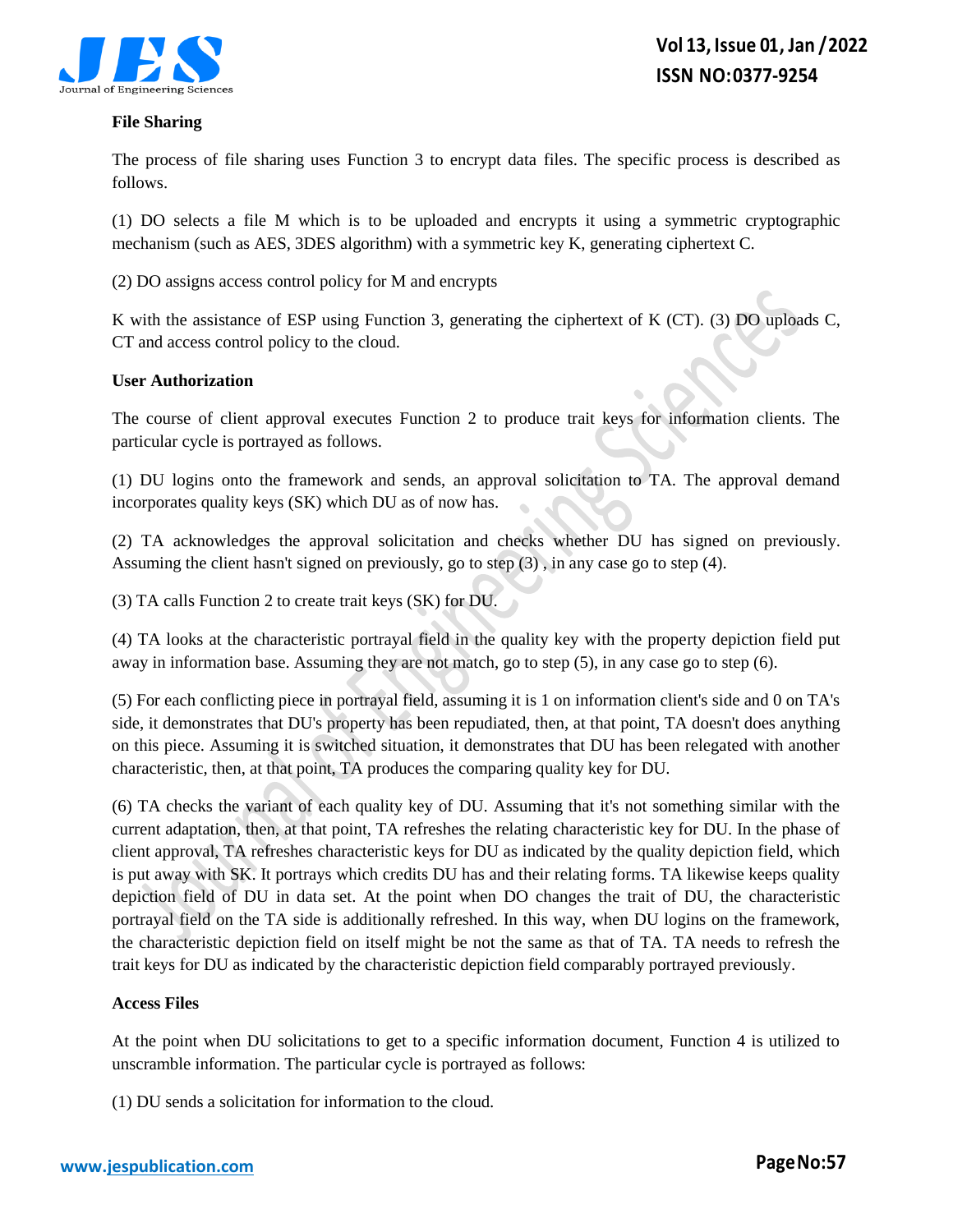

(2) Cloud gets the solicitation and checks assuming the DU meets the entrance necessity. Assuming that DU can't meet the prerequisite, it rejects the solicitation, in any case it sends the ciphertext to DU.

(3) DU gets the ciphertext, which incorporates ciphertext of information documents and ciphertext of the symmetric

key. Then, at that point, DU executes the Function 4 to decode the ciphertext of the symmetric key with the help of DSP.

(4) DU utilizes the symmetric key to unscramble the ciphertext of information documents.

## **Privilege Revoked**

DO can renounce credits from a DU. The cycle is as per the following.

(1) DO illuminates TA and the cloud that one quality has been denied from a particular DU.

(2) TA and the cloud update the data of DU in information base.

(3) DO marks the relating piece of the trait depiction field of information records. This system executes the nonconcurrent handling of quality renouncement and trait keys update tasks. At the point when DO needs to deny one characteristic from a DU, TA just updates the information base and doesn't refresh quality keys for DU at the same time.

### **Documentation Updates**

Because of apathetic re-encryption, when DO denies one trait from a DU, the disavowed characteristic isn't refreshed. At the point when the information document is refreshed, assuming it has one property that has been renounced, this trait ought to be refreshed. The particular cycle is as per the following.

(1) DO checks on the off chance that there is any piece in the portrayal field of information documents has been set to '#'.

(2) DO illuminates TA which credits ought to be refreshed. Every one of the qualities that ought to be refreshed structure a set is called Anew.

(3) TA picks another worth in G0 for each trait in Anew to supplant the first one, and updates the portrayal field of DO in DO-PK/MK table, changing the comparing property depiction touch to the new worth.

(4) TA sends another PK to DO, and DO utilizes the new PK to scramble information documents.

(5) DO sets the '#' piece of the portrayal field of the relating information record to 1. This activity is basic for languid re-encryption. Assuming that the framework refreshes ascribes following the property denial activity, unreasonable overhead happens. Considering that DU definitely know the substance of an information document in the wake of getting to it, there is no compelling reason to re-encode this information record with another symmetric key right away. The DU who has been repudiated the entrance honors ought not have the option to get to the refreshed substance. In the present circumstance, the framework should re-scramble the information record. Consequently, in LDSS, characteristic updates are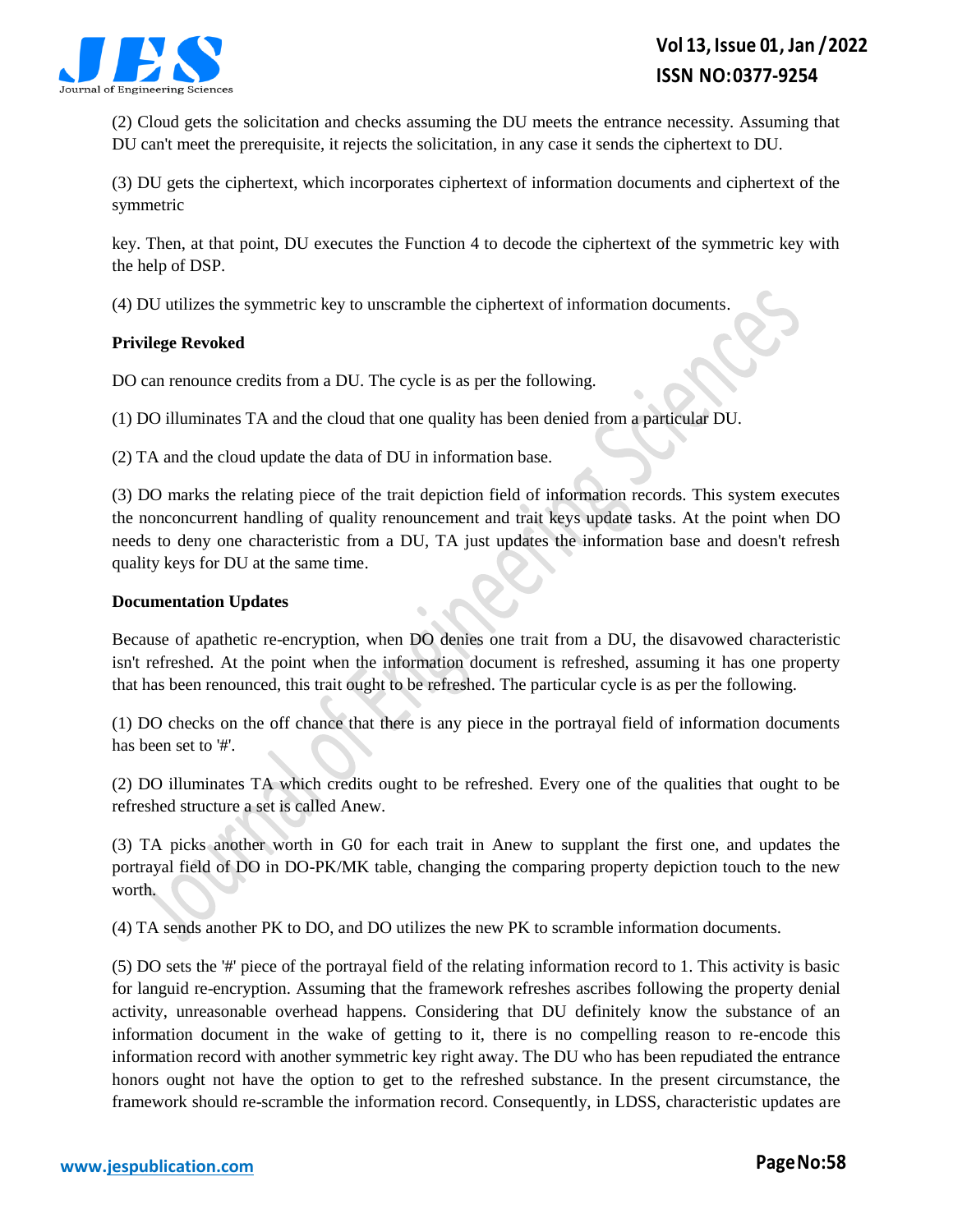

deferred until related information records are refreshed. To conclude which quality ought to be refreshed, the comparing bit in the portrayal field must be set apart as '#'.

# **4. CONCLUSION AND FUTURE WORK**

As of late, many examinations on access control in cloud depend on quality based encryption calculation (ABE). Nonetheless, conventional ABE isn't reasonable for portable cloud since it is computationally serious and cell phones just have restricted assets. In this paper, we propose LDSS to resolve this issue. It presents a clever LDSS-CP-ABE calculation to move significant calculation overhead from cell phones onto intermediary servers, subsequently it can take care of the protected information sharing issue in portable cloud. The exploratory outcomes show that LDSS can guarantee information protection in versatile cloud and decrease the overhead on clients' side in portable cloud. Later on work, we will configuration new ways to deal with guarantee information trustworthiness. To additional tap the capability of portable cloud, we will likewise concentrate on the best way to do ciphertext recovery over existing information sharing plans.

### **5. REFERENCES**

[1] Gentry C, Halevi S. Implementing gentry's fully-homomorphic encryption scheme. in: Advances in Cryptology–EUROCRYPT 2011. Berlin, Heidelberg: Springer press, pp. 129-148, 2011.

[2] Brakerski Z, Vaikuntanathan V. Efficient fully homomorphic encryption from (standard) LWE. in: Proceeding of IEEE Symposium on Foundations of Computer Science. California, USA: IEEE press, pp. 97-106, Oct. 2011.

[3] Qihua Wang, Hongxia Jin. "Data leakage mitigation for discertionary access control in collaboration clouds". the 16<sup>th</sup> ACM Symposium on Access Control Models and Technologies (SACMAT), pp.103-122, Jun. 2011.

[4] Adam Skillen and Mohammad Mannan. On Implementing Deniable Storage Encryption for Mobile Devices. the 20<sup>th</sup> Annual Network and Distributed System Security Symposium (NDSS), Feb. 2013.

[5] Wang W, Li Z, Owens R, et al. Secure and efficient access to outsourced data. in: Proceedings of the 2009 ACM workshop on Cloud computing security. Chicago, USA: ACM pp. 55-66, 2009.

[6] Maheshwari U, Vingralek R, Shapiro W. How to build a trusted database system on untrusted storage. in: Proceedings of the 4th conference on Symposium on Operating System Design & Implementation-Volume 4. USENIX Association, pp. 10-12, 2000.

[7] Kan Yang, Xiaohua Jia, Kui Ren: Attribute-based fine-grained access control with efficient revocation in cloud storage systems. ASIACCS 2013, pp. 523-528, 2013.

[8] Crampton J, Martin K, Wild P. On key assignment for hierarchical access control. in: Computer Security Foundations Workshop. IEEE press, pp. 14-111, 2006.

[9] Shi E, Bethencourt J, Chan T H H, et al. Multi-dimensional range query over encrypted data. in: Proceedings of Symposium on Security and Privacy (SP), IEEE press, 2007. 350- 364